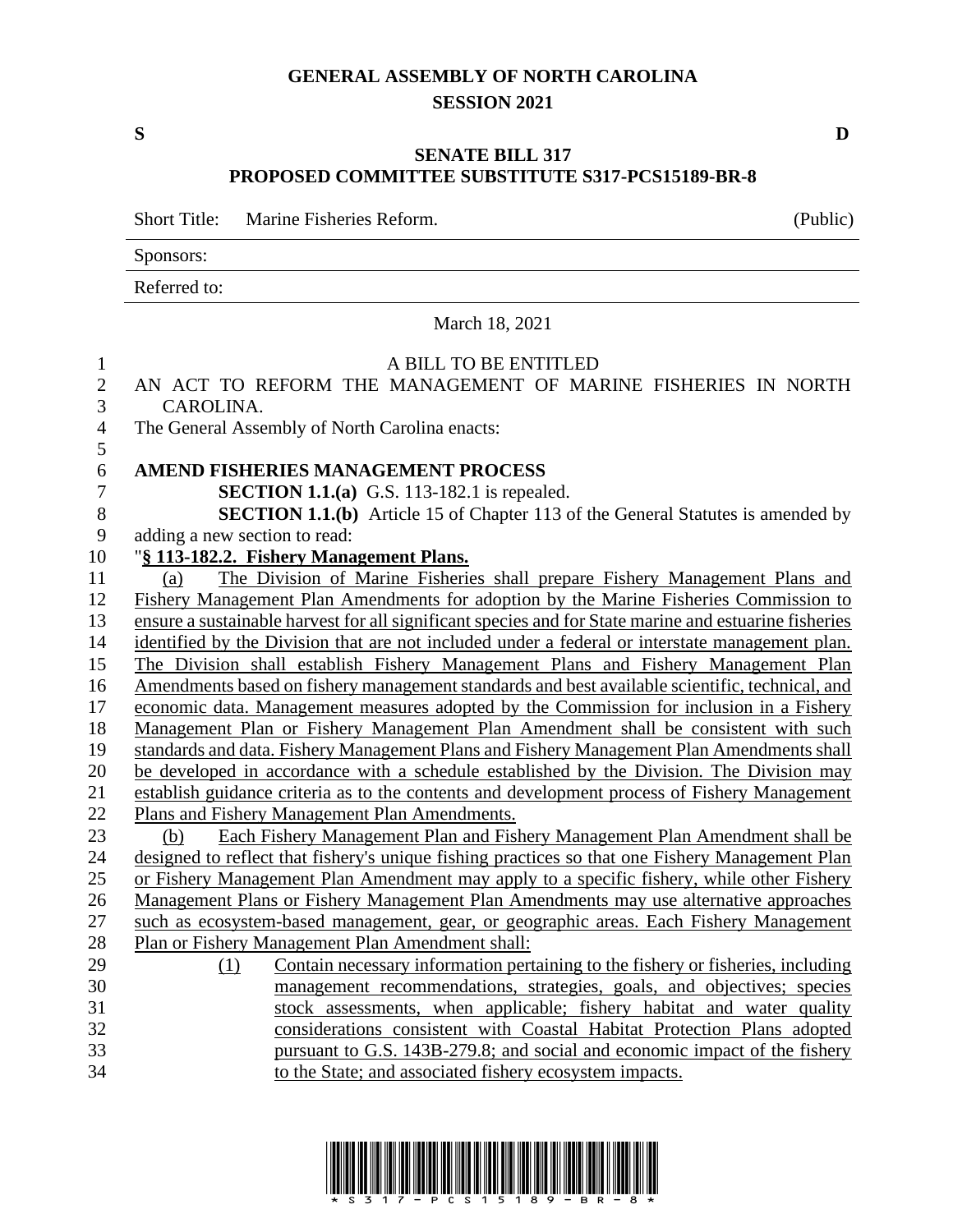|                          |                  | <b>General Assembly Of North Carolina</b>                                                          | <b>Session 2021</b> |
|--------------------------|------------------|----------------------------------------------------------------------------------------------------|---------------------|
|                          | (2)              | Recommend management actions, including adaptive management measures                               |                     |
|                          |                  | that address the long-term viability, recovery, and conservation of stocks, to                     |                     |
|                          |                  | ensure a sustainable harvest.                                                                      |                     |
|                          | (3)              | Include conservation and management measures that will provide the greatest                        |                     |
|                          |                  | overall benefit to the State, particularly with respect to commercial and                          |                     |
|                          |                  | recreational opportunities, and the protection of marine ecosystems.                               |                     |
|                          | $\left(4\right)$ | Specify a time period, not to exceed two years from the date of the adoption                       |                     |
|                          |                  | of the Fishery Management Plan or Fishery Management Plan Amendment,                               |                     |
|                          |                  | to end overfishing. This subdivision shall not apply if the Fisheries Director                     |                     |
|                          |                  | determines that the biology of the fish, environmental conditions, or lack of                      |                     |
|                          |                  | sufficient scientific or technical data make implementing the requirements of                      |                     |
|                          |                  | this subdivision incompatible with fishery management standards.                                   |                     |
|                          | (5)              | Specify a time period, not to exceed 10 years from the date of the adoption of                     |                     |
|                          |                  | the Fishery Management Plan or Fishery Management Plan Amendment, for                              |                     |
|                          |                  | achieving a sustainable harvest. Notwithstanding subsequent rules or                               |                     |
|                          |                  | proclamations, adoption of the Fishery Management Plan or Fishery                                  |                     |
|                          |                  | Management Plan Amendment means the time when the Commission votes                                 |                     |
|                          |                  | affirmatively to adopt the Fishery Management Plan or Fishery Management                           |                     |
|                          |                  | Plan Amendment. This subdivision shall not apply if the Fisheries Director                         |                     |
|                          |                  | determines that the biology of the fish, environmental conditions, or lack of                      |                     |
|                          |                  | sufficient scientific or technical data make implementing the requirements of                      |                     |
|                          |                  | this subdivision incompatible with fishery management standards.                                   |                     |
|                          | (6)              | <b>Each Fishery Management Plan or Fishery Management Plan Amendment</b>                           |                     |
|                          |                  | shall include a rebuilding schedule to achieve and maintain a sustainable                          |                     |
|                          |                  | harvest. This subdivision shall not apply if the Fisheries Director determines                     |                     |
|                          |                  | that the biology of the fish, environmental conditions, or lack of sufficient                      |                     |
|                          |                  | scientific or technical data make implementing the requirements of this                            |                     |
|                          |                  | subdivision incompatible with fishery management standards.                                        |                     |
| (c)                      |                  | Once an initial Fishery Management Plan is adopted, management recommendations,                    |                     |
|                          |                  | strategies, and measures shall be modified only through a Fishery Management Plan Amendment        |                     |
|                          |                  | consistent with G.S. 113-221.1. Fishery Management Plan Amendments may be specific to              |                     |
|                          |                  | single or multiple management priorities and may be based on information used to develop the       |                     |
| Fishery Management Plan. |                  |                                                                                                    |                     |
| (d)                      |                  | In the event of new, unanticipated, or unforeseen data, the time periods prescribed in             |                     |
|                          |                  | a Fishery Management Plan or Fishery Management Plan Amendment may be adjusted                     |                     |
|                          |                  | consistent with subdivisions (4) and (5) of subsection (b) of this section as necessary by the     |                     |
|                          |                  | Fisheries Director and proposed for adoption by the Commission. Any adjustments to the time        |                     |
|                          |                  | periods to end overfishing and achieve a sustainable harvest shall be determined by the Division   |                     |
|                          |                  | using science-based methodology.                                                                   |                     |
| (e)                      |                  | To assist the Division in the development of each Fishery Management Plan and                      |                     |
|                          |                  | Fishery Management Plan Amendment, the Fisheries Director shall provide a list of qualified        |                     |
|                          |                  | candidates to the Chair of the Marine Fisheries Commission from which the Chair shall appoint      |                     |
|                          |                  | members to each Fishery Management Plan Advisory Committee. Each Fishery Management                |                     |
|                          |                  | Plan Advisory Committee shall be composed of commercial fishermen, recreational fishermen,         |                     |
|                          |                  | and scientists, all with expertise in the fishery for which the Fishery Management Plan or Fishery |                     |
|                          |                  | Management Plan Amendment is being developed.                                                      |                     |
| (f)                      |                  | The Division shall consult with the regional advisory committees established pursuant              |                     |
|                          |                  | to G.S. 143B-289.57(e) regarding the preparation of each Fishery Management Plan or Fishery        |                     |
|                          |                  | Management Plan Amendment. Before submission of a Fishery Management Plan or Fishery               |                     |
|                          |                  | Management Plan Amendment for review by the Joint Legislative Oversight Committee on               |                     |
|                          |                  | Agriculture and Natural and Economic Resources, the Division shall seek advice from the            |                     |
|                          |                  |                                                                                                    |                     |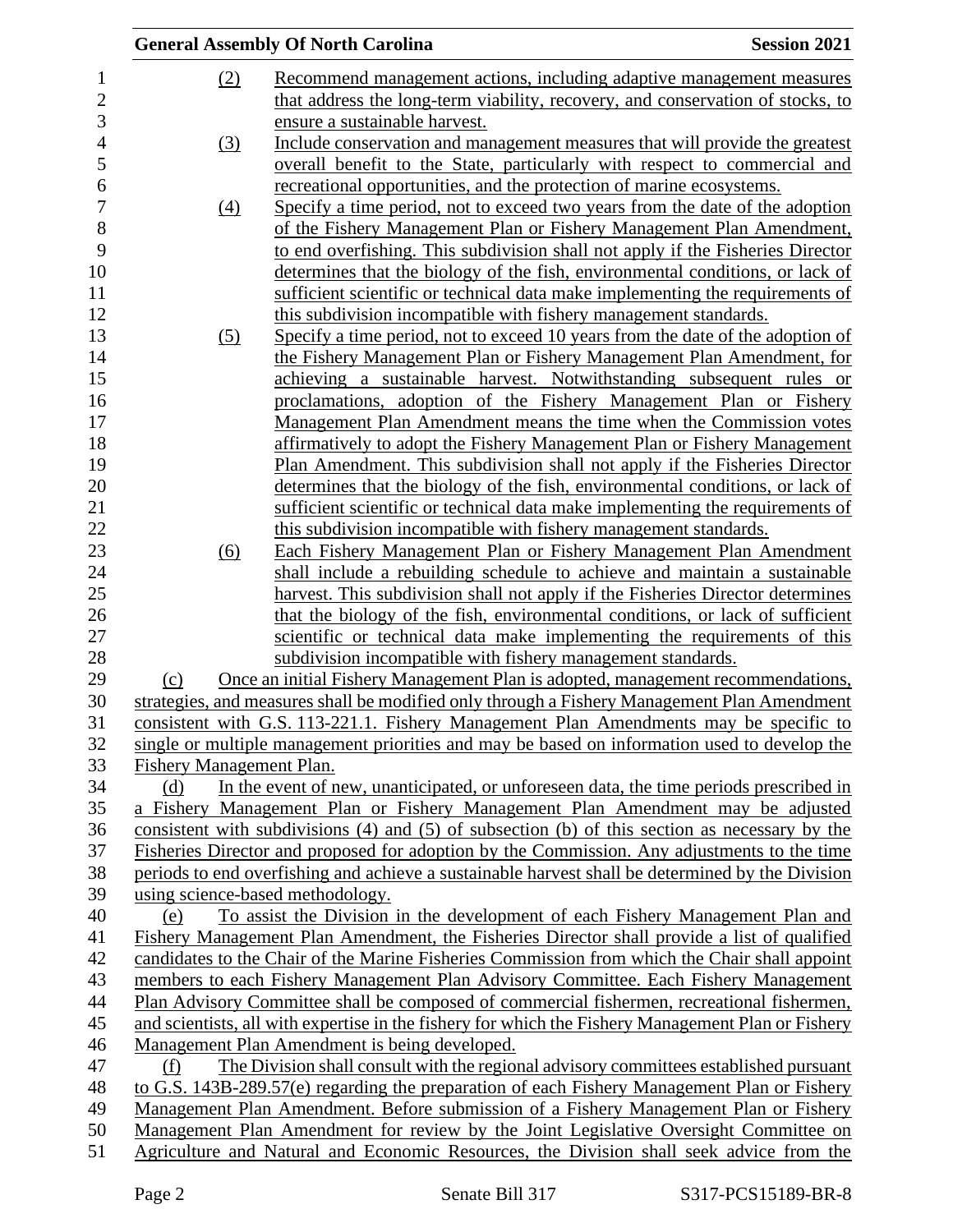# **General Assembly Of North Carolina Session 2021**

| $\mathbf 1$    | regional advisory committees and review any comment or recommendation that a regional                                                                                                 |
|----------------|---------------------------------------------------------------------------------------------------------------------------------------------------------------------------------------|
| $\mathbf{2}$   | advisory committee submits to the Division within the time limits established in the schedule for                                                                                     |
| 3              | the development and adoption of Fishery Management Plans or Fishery Management Plan                                                                                                   |
| $\overline{4}$ | Amendments. Before the Commission adopts a Fishery Management Plan or Fishery                                                                                                         |
| 5              | Management Plan Amendment, the Commission shall consider any comment or recommendation                                                                                                |
| 6              | regarding the management measure that a regional advisory committee submits to the Division.                                                                                          |
| 7              | Each Fishery Management Plan or Fishery Management Plan Amendment shall be<br>(g)                                                                                                     |
| $8\,$          | reviewed every five years to ensure that management measures meet the rebuilding schedule                                                                                             |
| 9              | defined in the Fishery Management Plan or Fishery Management Plan Amendment to achieve a                                                                                              |
| 10             | sustainable harvest. An annual update shall be presented to the Commission during the                                                                                                 |
| 11             | Commission's first business meeting each fiscal year. A Fishery Management Plan or Fishery                                                                                            |
| 12             | Management Plan Amendment may be retired from the schedule when it is determined that the                                                                                             |
| 13             | objectives of the Fishery Management Plan or Fishery Management Plan Amendment are assured                                                                                            |
| 14             | under a federal or interstate plan or the species or stock is no longer a significant fishery in the                                                                                  |
| 15             | State.                                                                                                                                                                                |
| 16             | The Division may revise the schedule for development of Fishery Management Plans<br>(h)                                                                                               |
| 17             | and Fishery Management Plan Amendments. The Commission may provide recommendations                                                                                                    |
| 18             | to the Division regarding such revisions. The annual update process shall guide the Division                                                                                          |
| 19             | regarding potential schedule adjustments necessary to restore, conserve, or protect the State's                                                                                       |
| 20             | marine and estuarine resources for a sustainable harvest.                                                                                                                             |
| 21             | The Secretary of Environmental Quality shall monitor progress in the development<br>(i)                                                                                               |
| 22             | and adoption of Fishery Management Plans and Fishery Management Plan Amendments. The                                                                                                  |
| 23             | Secretary shall report to the Joint Legislative Oversight Committee on Agriculture and Natural                                                                                        |
| 24             | and Economic Resources and the Fiscal Research Division within 30 days of the completion of                                                                                           |
| 25             | each Fishery Management Plan or Fishery Management Plan Amendment. The Committee shall                                                                                                |
| 26             | review each Fishery Management Plan and Fishery Management Plan Amendment within 30                                                                                                   |
| 27             | days of the date the Fishery Management Plan or Fishery Management Plan Amendment is                                                                                                  |
| 28             | submitted by the Secretary. The Committee may submit comments and recommendations on the                                                                                              |
| 29             | Fishery Management Plan or Fishery Management Plan Amendment to the Secretary within 30                                                                                               |
| 30             | days of the date the Fishery Management Plan or Fishery Management Plan Amendment was                                                                                                 |
| 31             | submitted by the Secretary.                                                                                                                                                           |
| 32             | The Marine Fisheries Commission shall adopt rules to implement Fishery<br>$\Omega$                                                                                                    |
| 33             | Management Plans in accordance with Chapter 150B of the General Statutes.                                                                                                             |
| 34             | To achieve sustainable harvest under a Fishery Management Plan, the Marine<br>(k)                                                                                                     |
| 35<br>36       | Fisheries Commission may include in the Plan a recommendation that the General Assembly<br>limit the number of fishermen authorized to participate in the fishery. The Commission may |
| 37             | recommend that the General Assembly limit participation in a fishery only if the Commission                                                                                           |
| 38             | determines that sustainable harvest cannot otherwise be achieved. In determining whether to                                                                                           |
| 39             | recommend that the General Assembly limit participation in a fishery, the Commission shall                                                                                            |
| 40             | consider all of the following factors:                                                                                                                                                |
| 41             | Current participation in and dependence on the fishery.<br><u>(1)</u>                                                                                                                 |
| 42             | (2)<br>Past fishing practices in the fishery.                                                                                                                                         |
| 43             | Economics of the fishery.<br>(3)                                                                                                                                                      |
| 44             | Capability of fishing vessels used in the fishery to engage in other fisheries.<br>(4)                                                                                                |
| 45             | (5)<br>Cultural and social factors relevant to the fishery and any affected fishing                                                                                                   |
| 46             | communities.                                                                                                                                                                          |
| 47             | Capacity of the fishery to support biological parameters.<br>$\underline{(6)}$                                                                                                        |
| 48             | Equitable resolution of competing social and economic interests.<br>(7)                                                                                                               |
| 49             | Any other relevant considerations.<br>(8)                                                                                                                                             |
| 50             | If the Secretary, in consultation with the Fisheries Director, determines that it is in the<br>(l)                                                                                    |
| 51             | interest of maintaining a sustainable harvest for a fishery, the Secretary may authorize the                                                                                          |
|                |                                                                                                                                                                                       |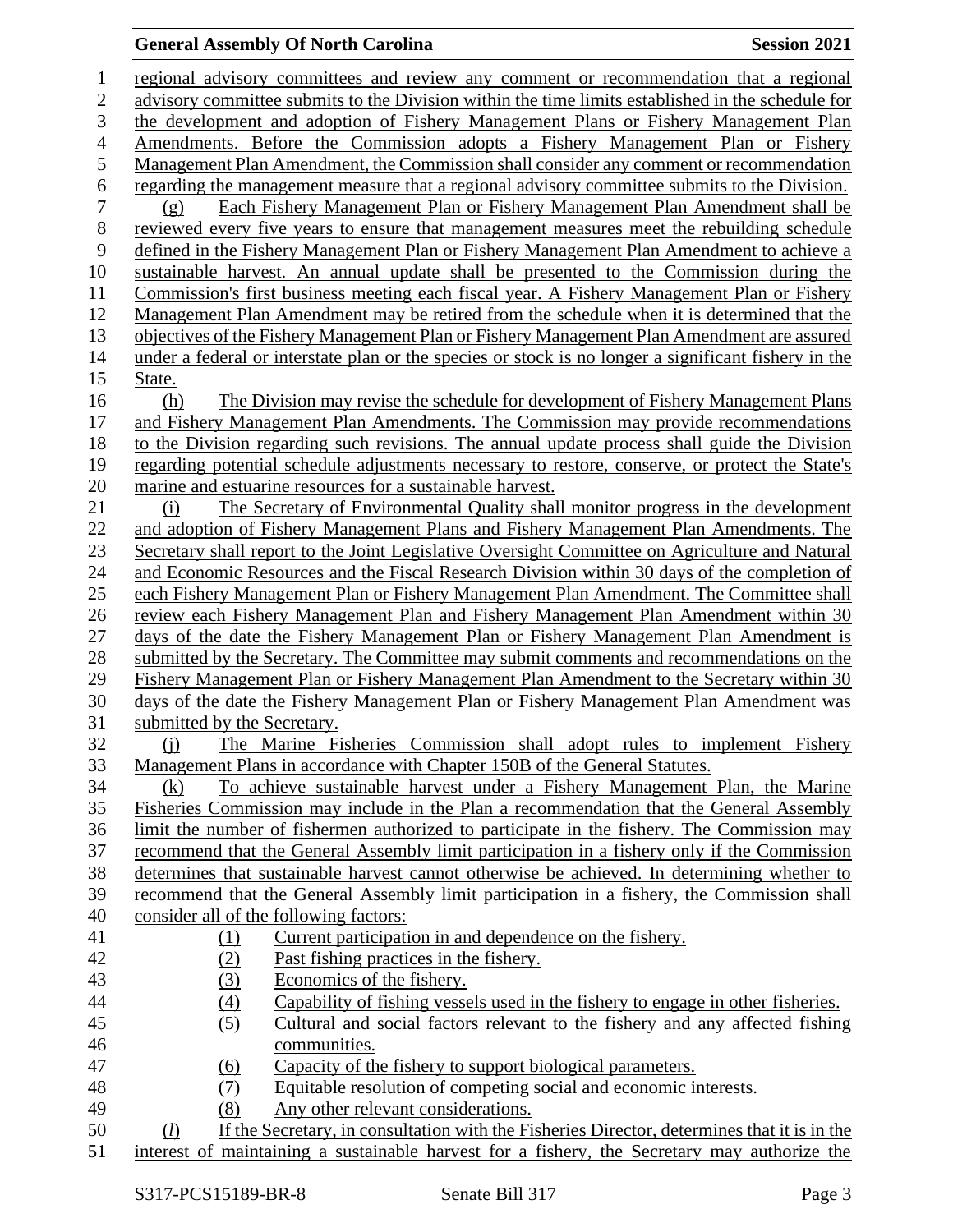development of a Fishery Management Plan Supplement to an existing Fishery Management Plan or Fishery Management Plan Amendment. A Fishery Management Plan Supplement is a temporary mechanism contemplated for conditions or circumstances when available science indicates that an emergency exists affecting the sustainable harvest of a fishery and it is impracticable to address through the Fishery Management Plan or Fishery Management Plan Amendment process. To assist the Secretary, the Division shall provide the Secretary with pertinent scientific and technical information. Development of a Fishery Management Plan Supplement pursuant to this subsection shall be exempt from subsections (e), (f), and (i) of this section, the schedule established by the Division, and Division guidance criteria for Fishery Management Plans and Fishery Management Plan Amendments. Fishery Management Plan Supplements shall either be incorporated into the Fishery Management Plan or Fishery Management Plan Amendment or expire upon the adoption of a Fishery Management Plan or Fishery Management Plan Amendment." **SECTION 1.1.(c)** Sections 1.1(a) and 1.1(b) of this act become effective July 1,

 2021. G.S. 113-182.2, as enacted by Section 1.1(b) of this act, applies to Fishery Management Plans and Fishery Management Plan Amendments developed on or after that date. Fishery Management Plans and Fishery Management Plan Amendments that were under development prior to July 1, 2021, shall continue under the process set out in G.S. 113-182.1, as repealed by Section 1.1(a) of this act.

**SECTION 1.2.** G.S. 113-221.1 reads as rewritten:

"**§ 113-221.1. Proclamations; emergency review.**

 (a) Chapter 150B of the General Statutes does not apply to proclamations issued under this Article.

 (b) The Marine Fisheries Commission may delegate to the Fisheries Director the authority to issue proclamations suspending or implementing, in whole or in part, particular rules 26 of the Commission that whose application may be affected by variable conditions. Proclamations shall be consistent with management measures adopted pursuant to G.S. 113-182.2 or as otherwise provided by rules of the Commission. These proclamations shall be issued by the Fisheries Director or by a person designated by the Fisheries Director. Except as provided in this subsection, all proclamations shall state the hour and date upon which they become effective and shall be issued at least 48 hours in advance of the effective date and time. A proclamation that prohibits the taking of certain fisheries resources for reasons of public health or that governs a quota-managed fishery may be made effective immediately upon issuance. A proclamation to reopen the taking of certain fisheries resources closed for reasons of public health shall be issued at least 12 hours in advance of the effective date and time of the reopening. A person who violates a proclamation that is made effective immediately upon issuance shall not be charged with a criminal offense for the violation if the violation occurred between the time of issuance and 48 hours after the issuance and the person did not have actual notice of the issuance of the proclamation. Fisheries resources taken or possessed by any person in violation of any proclamation may be seized regardless of whether the person had actual notice of the proclamation. A permanent file of the text of all proclamations shall be maintained in the office of the Fisheries Director. Certified copies of proclamations are entitled to judicial notice in any civil or criminal proceeding. The Fisheries Director shall make every reasonable effort to give actual notice of the terms of any proclamation to persons who may be affected by the proclamation. Reasonable effort includes a press release to communications media, posting of a notice at docks and other places where persons affected may gather, personal communication by inspectors and other agents of the Fisheries Director, and other measures designed to reach the persons who may be affected. It is a defense to an enforcement action for a violation of a proclamation that a person was prevented from receiving notice of the proclamation due to a natural disaster or other act of God occasioned exclusively by violence of nature without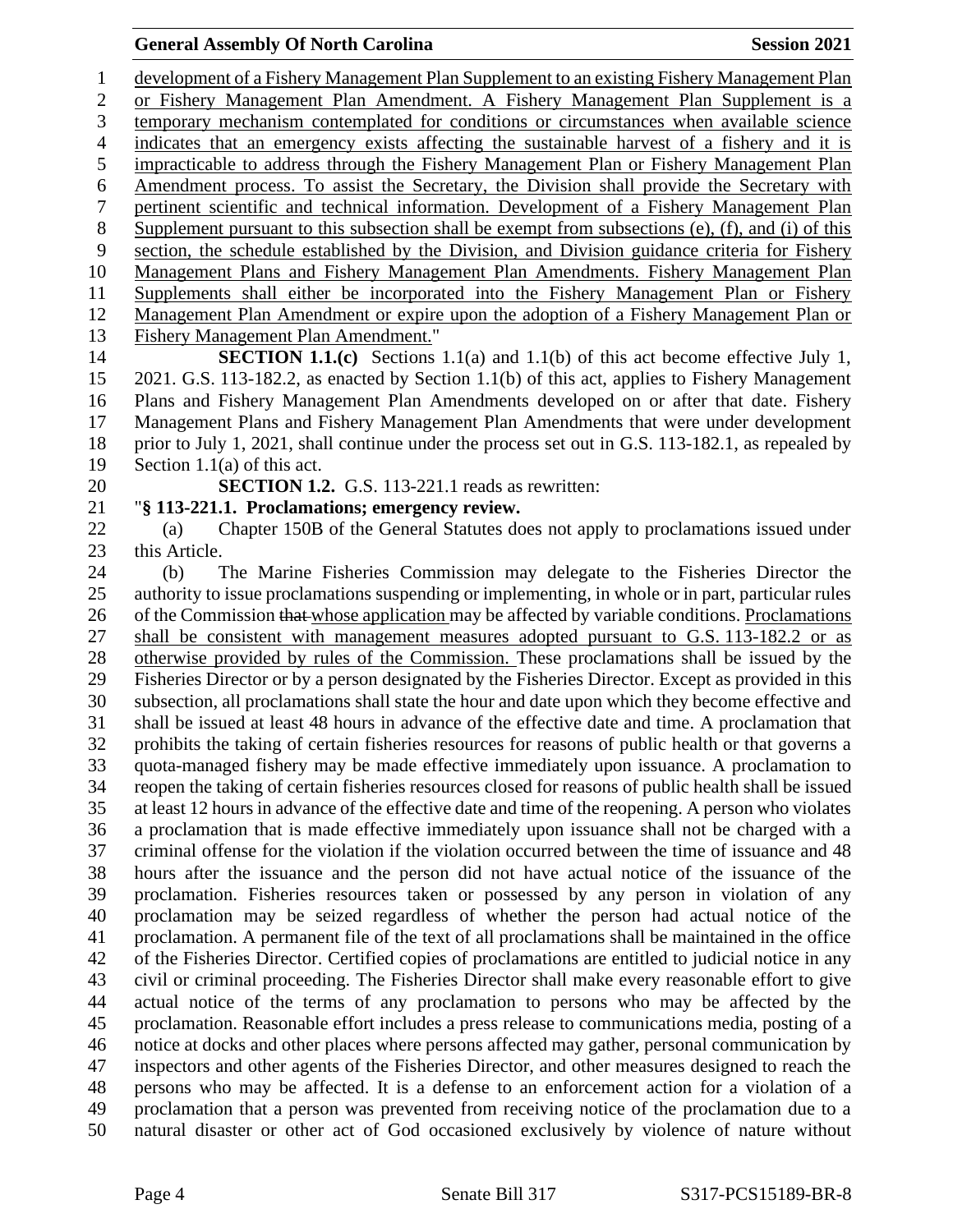interference of any human agency and that could not have been prevented or avoided by the exercise of due care or foresight. (c) All persons who may be affected by proclamations issued by the Fisheries Director are under a duty to keep themselves informed of current proclamations. It is no defense in any criminal prosecution for the defendant to show that the defendant in fact received no notice of a particular proclamation. In any prosecution for violation of a proclamation, or in which proof of matter contained in a proclamation is involved, the Department is deemed to have complied with publication procedures; and the burden is on the defendant to show, by the greater weight of the evidence, substantial failure of compliance by the Department with the required publication procedures. (d) Pursuant to the request of five or more members of the Marine Fisheries Commission, the Chair of the Marine Fisheries Commission may call an emergency meeting of the Commission to review an issuance or proposed issuance of proclamations under the authority delegated to the Fisheries Director pursuant to subsection (b) of this section or to review the desirability of directing the Fisheries Director to issue a proclamation to prohibit or allow the 16 taking of certain fisheries resources, resources, except for management measures already adopted pursuant to G.S. 113-182.2. At least 48 hours prior to any emergency meeting called pursuant to this subsection, a public announcement of the meeting shall be issued that describes the action requested by the members of the Marine Fisheries Commission. The Department shall make every reasonable effort to give actual notice of the meeting to persons who may be affected. After its review is complete, the Marine Fisheries Commission, consistent with its duty to protect, preserve, and enhance the commercial and sports fisheries resources of the State, may approve, cancel, or modify the previously issued or proposed proclamation under review or may direct the Fisheries Director to issue a proclamation that prohibits or allows the taking of certain fisheries resources. An emergency meeting called pursuant to this subsection and any resulting orders issued by the Marine Fisheries Commission are exempt from the provisions of Article 2A of Chapter 150B of the General Statutes. The decisions of the Marine Fisheries Commission shall be the final decision of the State and shall not be set aside on judicial review unless found to be arbitrary and capricious."

# **AMEND MARINE FISHERIES COMMISSION**

**SECTION 2.1.** G.S. 143B-289.52 reads as rewritten:

"**§ 143B-289.52. Marine Fisheries Commission – powers and duties.**

 (a) The Marine Fisheries Commission shall adopt rules to be followed in the management, protection, preservation, and enhancement of the marine and estuarine resources within its jurisdiction, as described in G.S. 113-132, including commercial and sports fisheries resources. Rules adopted by the Commission and management measures included in the rules shall be based on recognized fishery management standards and the best available scientific, technical, and economic data. The Marine Fisheries Commission shall have the power and duty: (1) To authorize, license, regulate, prohibit, prescribe, or restrict all forms of marine and estuarine resources in coastal fishing waters with respect to: a. Time, place, character, or dimensions of any methods or equipment that may be employed in taking fish. b. Seasons for taking fish. c. Size limits on and maximum quantities of fish that may be taken, possessed, bailed to another, transported, bought, sold, or given away. (2) To provide fair regulation of commercial and recreational fishing groups in the interest of the public.

 (3) To adopt rules and take all steps necessary to develop and improve mariculture, including the cultivation, harvesting, and marketing of shellfish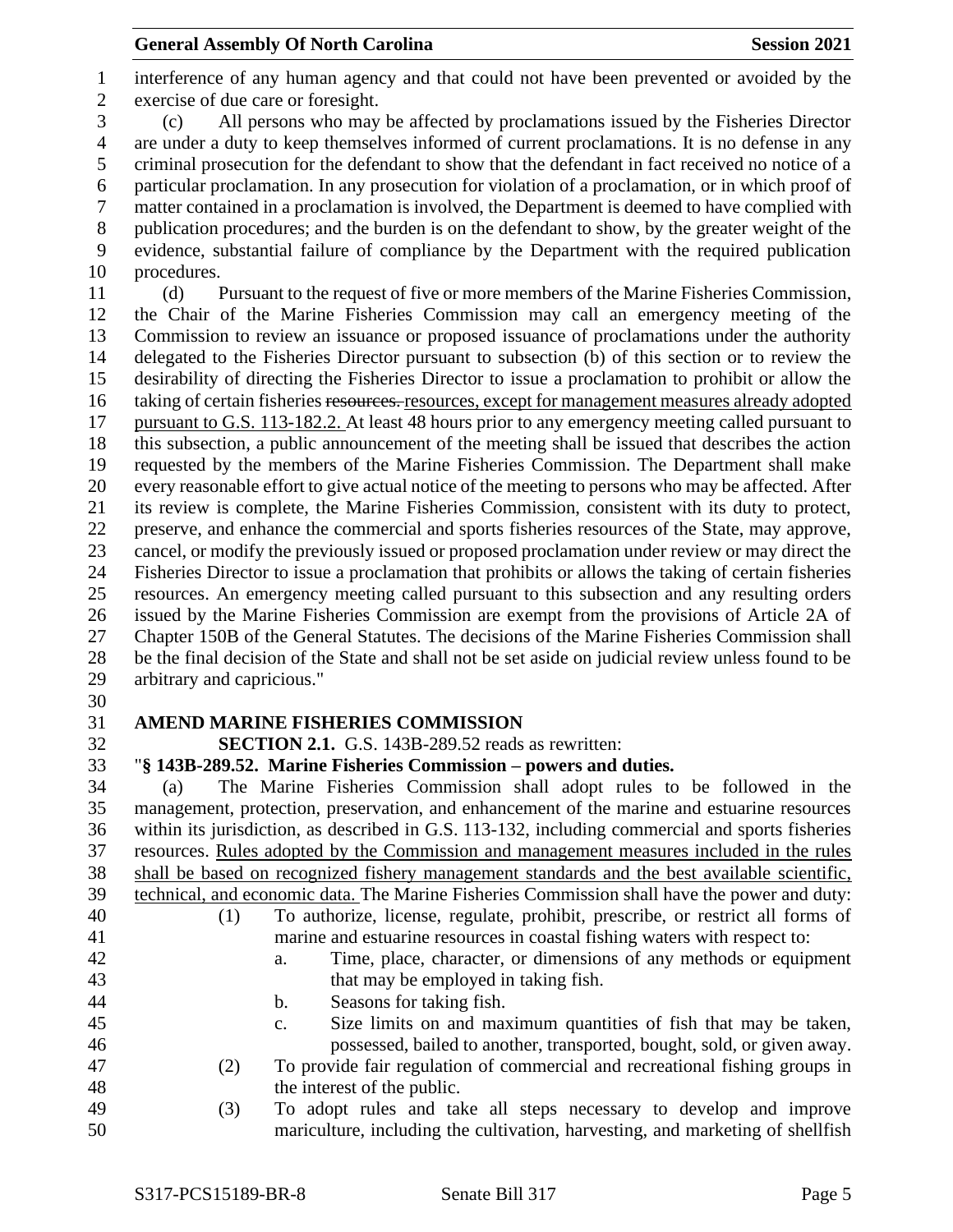|     |                            | <b>Session 2021</b><br><b>General Assembly Of North Carolina</b>                                                                                  |
|-----|----------------------------|---------------------------------------------------------------------------------------------------------------------------------------------------|
|     |                            | and other marine resources in the State, involving the use of public grounds                                                                      |
|     |                            | and private beds as provided in G.S. 113-201.                                                                                                     |
|     | (4)                        | To close areas of public bottoms under coastal fishing waters for such time as                                                                    |
|     |                            | may be necessary in any program of propagation of shellfish as provided in                                                                        |
|     |                            | G.S. 113-204.                                                                                                                                     |
|     | (5)                        | In the interest of conservation of the marine and estuarine resources of the                                                                      |
|     |                            | State, to institute an action in the superior court to contest the claim of title or                                                              |
|     |                            | claimed right of fishery in any navigable waters of the State registered with                                                                     |
|     |                            | the Department as provided in G.S. 113-206(d).                                                                                                    |
|     | (6)                        | To make reciprocal agreements with other jurisdictions respecting any of the                                                                      |
|     |                            | matters governed in this Subchapter as provided by G.S. 113-223.                                                                                  |
|     | (7)                        | To adopt relevant provisions of federal laws and regulations as State rules                                                                       |
|     |                            | pursuant to G.S. 113-228.                                                                                                                         |
|     | (8)                        | To delegate to the Fisheries Director the authority by proclamation to suspend                                                                    |
|     |                            | or implement, in whole or in part, a particular rule of the Commission that                                                                       |
|     |                            | may be affected by variable conditions or circumstances to a fishery resource                                                                     |
|     |                            | or habitat as provided in G.S. 113-221.1.                                                                                                         |
|     | (9)                        | To comment on and otherwise participate in the determination of permit                                                                            |
|     |                            | applications received by State agencies that may have an effect on the marine                                                                     |
|     |                            | and estuarine resources of the State.                                                                                                             |
|     | (10)                       | To adopt Fishery Management Plans as provided in G.S. 113-182.1, to                                                                               |
|     |                            | establish a Priority List to determine the order in which Fishery Management                                                                      |
|     |                            | Plans are developed, to establish a Schedule for the development and adoption                                                                     |
|     |                            | of each Fishery Management Plan, and to establish guidance criteria as to the<br>contents of Fishery Management Plans.and Fishery Management Plan |
|     |                            | Amendments as provided in G.S. 113-182.2.                                                                                                         |
|     | (11)                       | To approve Coastal Habitat Protection Plans as provided in G.S. 143B-279.8.                                                                       |
|     | (12)                       | Except as may otherwise be provided, to make the final agency decision in all                                                                     |
|     |                            | contested cases involving matters within the jurisdiction of the Commission.                                                                      |
|     | (13)                       | To adopt rules to define fishing gear as either recreational gear or commercial                                                                   |
|     |                            | gear.                                                                                                                                             |
| (b) |                            | The Marine Fisheries Commission shall have the power and duty to establish                                                                        |
|     | standards and adopt rules: |                                                                                                                                                   |
|     | (1)                        | To implement the provisions of Subchapter IV of Chapter 113 as provided in                                                                        |
|     |                            | G.S. 113-134.                                                                                                                                     |
|     | (2)                        | To manage the disposition of confiscated property as set forth in                                                                                 |
|     |                            | G.S. 113-137.                                                                                                                                     |
|     | (3)                        | To govern all license requirements prescribed in Article 14A of Chapter 113                                                                       |
|     |                            | of the General Statutes.                                                                                                                          |
|     | (4)                        | To regulate the importation and exportation of fish, including non-native                                                                         |
|     |                            | species, and equipment that may be used in taking or processing fish,                                                                             |
|     |                            | including non-native species, as necessary to enhance the conservation of                                                                         |
|     |                            | marine and estuarine resources of the State as provided in G.S. 113-170.                                                                          |
|     | (5)                        | To regulate the possession, transportation, and disposition of seafood, as                                                                        |
|     |                            | provided in G.S. 113-170.4.                                                                                                                       |
|     | (6)                        | To regulate the disposition of the young of edible fish, as provided by                                                                           |
|     |                            | G.S. 113-185.                                                                                                                                     |
|     | (7)                        | To manage the leasing of public grounds for mariculture, including oysters                                                                        |
|     |                            | and clam production, as provided in G.S. 113-202.                                                                                                 |
|     | (8)                        | To govern the utilization of private fisheries, as provided in G.S. 113-205.                                                                      |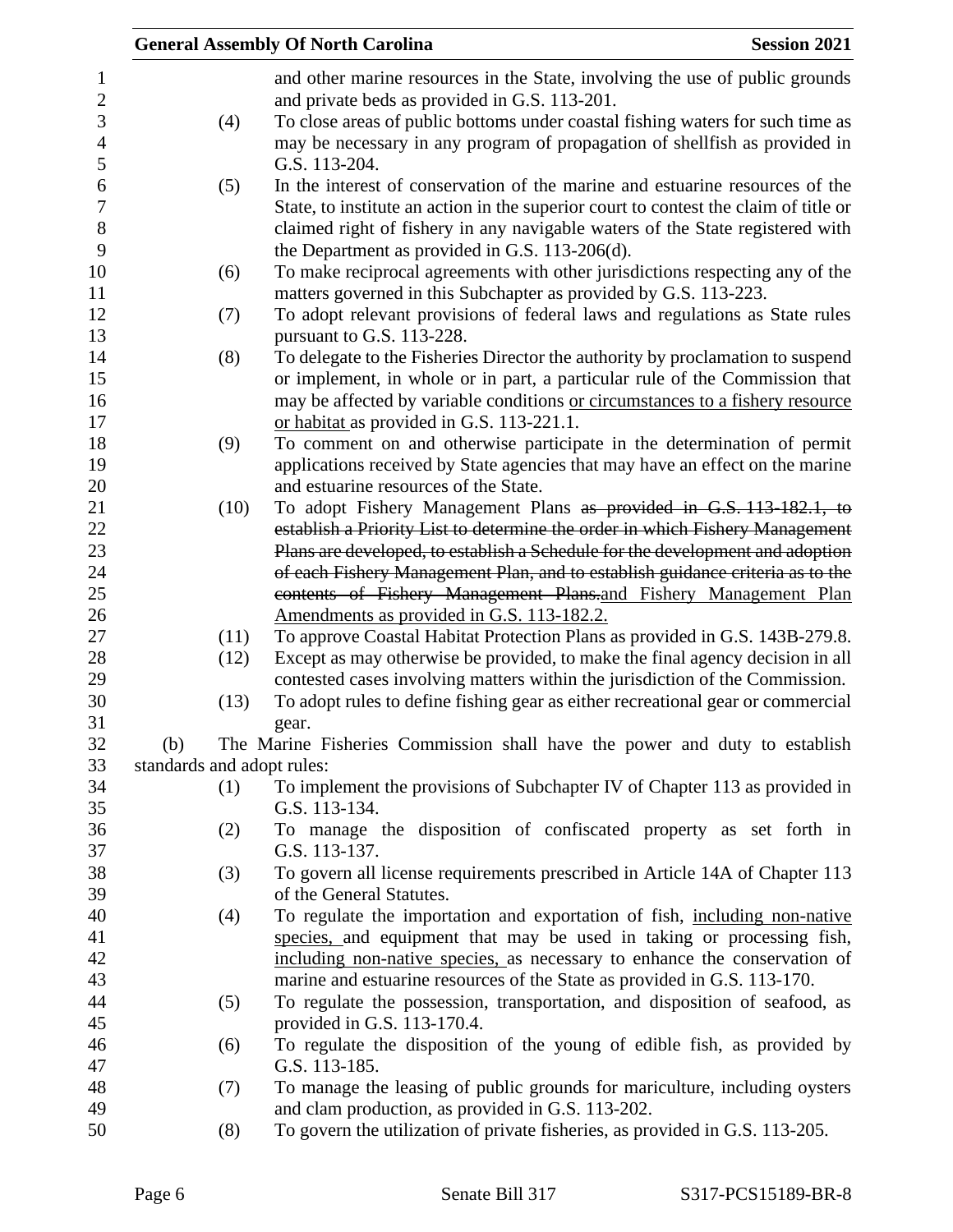|                             |      | <b>General Assembly Of North Carolina</b>                                                                                                                          | <b>Session 2021</b> |
|-----------------------------|------|--------------------------------------------------------------------------------------------------------------------------------------------------------------------|---------------------|
|                             | (9)  | To impose further restrictions upon the throwing of fish offal in any coastal                                                                                      |                     |
|                             |      | fishing waters, as provided in G.S. 113-265.                                                                                                                       |                     |
|                             | (10) | To regulate the location and utilization of artificial reefs in coastal waters.                                                                                    |                     |
|                             | (11) | To regulate the placement of nets and other sports or commercial fishing                                                                                           |                     |
|                             |      | apparatus in coastal fishing waters with regard to navigational or recreational                                                                                    |                     |
|                             |      | safety as well as from a conservation standpoint.                                                                                                                  |                     |
| (c)                         |      | The Commission is authorized to authorize, license, prohibit, prescribe, or restrict:                                                                              |                     |
|                             | (1)  | The opening and closing of coastal fishing waters, except as to inland game                                                                                        |                     |
|                             |      | fish, whether entirely or only as to the taking of particular classes of fish, use                                                                                 |                     |
|                             |      | of particular equipment, or as to other activities.                                                                                                                |                     |
|                             | (2)  | The possession, cultivation, transportation, importation, exportation, sale,                                                                                       |                     |
|                             |      | purchase, acquisition, and disposition of all marine and estuarine resources                                                                                       |                     |
|                             |      | and all related equipment, implements, vessels, and conveyances as necessary                                                                                       |                     |
|                             |      | to carry out its duties.                                                                                                                                           |                     |
| (d)                         |      | The Commission may adopt rules required by the federal government for                                                                                              |                     |
|                             |      | grants-in-aid for coastal resource purposes that may be made available to the State by the federal                                                                 |                     |
|                             |      | government. This section is to be liberally construed in order that the State and its citizens may                                                                 |                     |
| (d1)                        |      | benefit from federal grants-in-aid.<br>The Commission may regulate participation in a fishery that is subject to a federal                                         |                     |
|                             |      | fishery management plan if that plan imposes a quota or allocation on the State for the harvest or                                                                 |                     |
|                             |      | landing of fish in the fishery. The Commission may use any additional criteria aside from holding                                                                  |                     |
|                             |      | a Standard Commercial Fishing License or licenses issued under Article 14B of Chapter 113 of                                                                       |                     |
|                             |      | the General Statutes to develop limited-entry fisheries. The Commission may establish a fee for                                                                    |                     |
|                             |      | each license established pursuant to this subsection in an amount that does not exceed five                                                                        |                     |
| hundred dollars (\$500.00). |      |                                                                                                                                                                    |                     |
| (d2)                        |      | To ensure an orderly transition from one permit year to the next, the Division may                                                                                 |                     |
|                             |      | issue a permit prior to July 1 of the permit year for which the permit is valid. Revenue that the                                                                  |                     |
|                             |      | Division receives for the issuance of a permit prior to the beginning of a permit year shall not                                                                   |                     |
|                             |      | revert at the end of the fiscal year in which the revenue is received and shall be credited and                                                                    |                     |
|                             |      | available to the Division for the permit year in which the permit is valid.                                                                                        |                     |
| (e)                         |      | The Commission may adopt rules to implement or comply with a fishery management                                                                                    |                     |
|                             |      | plan adopted by the Atlantic States Marine Fisheries Commission or adopted by the United States                                                                    |                     |
|                             |      | Secretary of Commerce pursuant to the Magnuson-Stevens Fishery Conservation and                                                                                    |                     |
|                             |      | Management Act, 16 U.S.C. § 1801, et seq. Notwithstanding G.S. 150B-21.1(a), the Commission                                                                        |                     |
|                             |      | may adopt temporary rules under this subsection at any time within six months of the adoption                                                                      |                     |
|                             |      | or amendment of a fishery management plan or the notification of a change in management<br>measures needed to remain in compliance with a fishery management plan. |                     |
| (e1)                        |      | A supermajority of the Commission shall be six members. A supermajority shall be                                                                                   |                     |
|                             |      | necessary to override recommendations from the Division of Marine Fisheries regarding                                                                              |                     |
|                             |      | measures needed to end overfishing or to rebuild overfished stocks.                                                                                                |                     |
| (f)                         |      | The Commission shall adopt rules as provided in this Chapter. All rules adopted by                                                                                 |                     |
|                             |      | the Commission shall be enforced by the Department of Environmental Quality.                                                                                       |                     |
| (g)                         |      | As a quasi-judicial agency, the Commission, in accordance with Article IV, Section                                                                                 |                     |
|                             |      | 3 of the Constitution of North Carolina, has those judicial powers reasonably necessary to                                                                         |                     |
|                             |      | accomplish the purposes for which it was created.                                                                                                                  |                     |
| (h)                         |      | Social security numbers and identifying information obtained by the Commission or                                                                                  |                     |
|                             |      | the Division of Marine Fisheries shall be treated as provided in G.S. 132-1.10. For purposes of                                                                    |                     |
|                             |      | this subsection, "identifying information" also includes a person's mailing address, residence                                                                     |                     |
|                             |      | address, e-mail address, Commission-issued customer identification number, date of birth, and                                                                      |                     |
| telephone number.           |      |                                                                                                                                                                    |                     |
|                             |      |                                                                                                                                                                    |                     |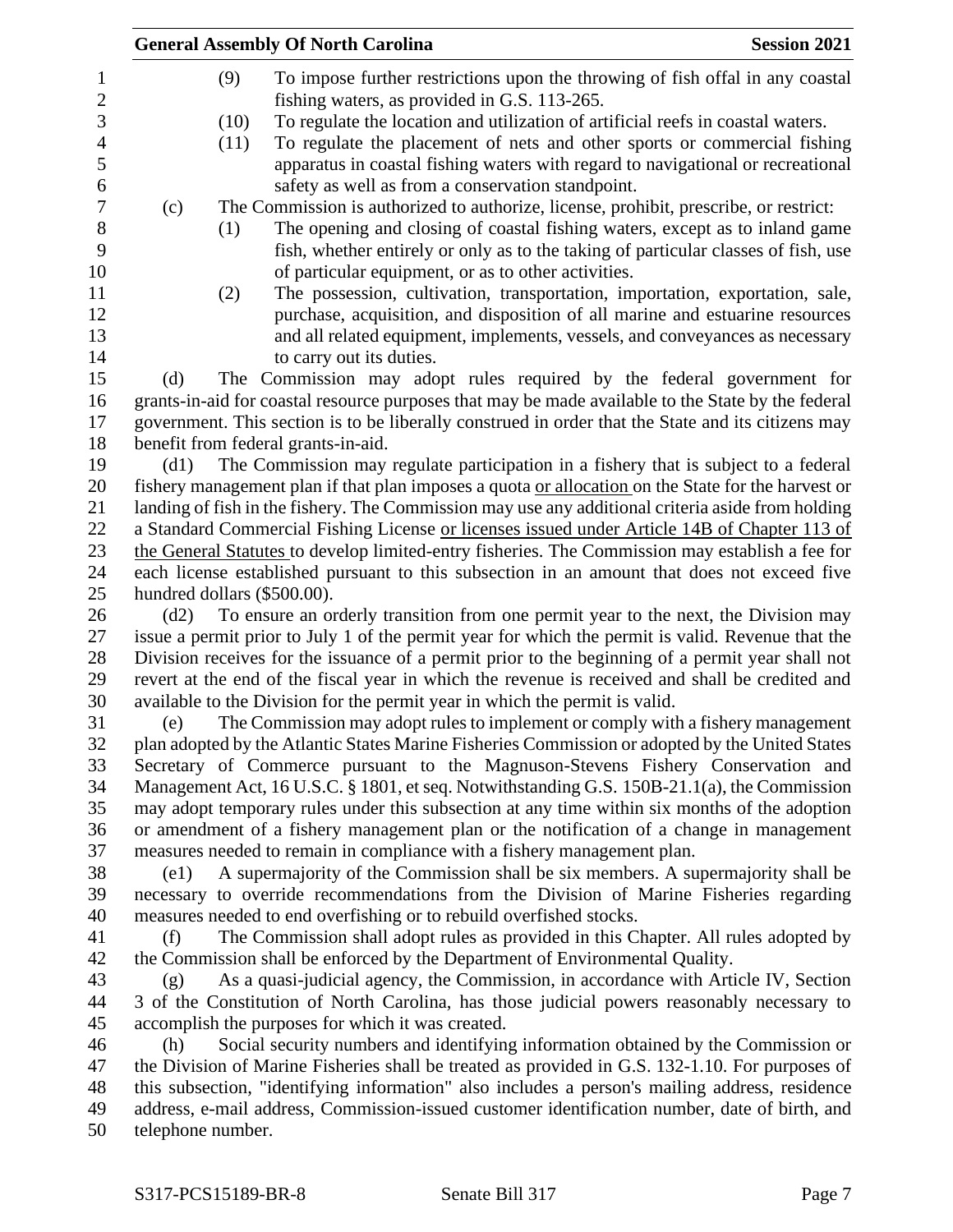| <b>General Assembly Of North Carolina</b>                                                                                                                                                                                                                                           | <b>Session 2021</b> |
|-------------------------------------------------------------------------------------------------------------------------------------------------------------------------------------------------------------------------------------------------------------------------------------|---------------------|
| The Commission may adopt rules to exempt individuals who participate in organized<br>(i)<br>fishing events held in coastal or joint fishing waters from recreational fishing license<br>requirements for the specified time and place of the event when the purpose of the event is |                     |
| consistent with the conservation objectives of the Commission."                                                                                                                                                                                                                     |                     |
| AMEND ENFORCEMENT OF MARINE FISHERIES LAWS                                                                                                                                                                                                                                          |                     |
| <b>SECTION 3.1.</b> G.S. 113-136 reads as rewritten:                                                                                                                                                                                                                                |                     |
| "§ 113-136. Enforcement authority of inspectors and protectors; refusal to obey or allow                                                                                                                                                                                            |                     |
| inspection by inspectors and protectors.                                                                                                                                                                                                                                            |                     |
| Inspectors and protectors are granted the powers of peace officers anywhere in this<br>(a)                                                                                                                                                                                          |                     |
| State, and beyond its boundaries to the extent provided by law, in enforcing all matters within                                                                                                                                                                                     |                     |
| their respective subject-matter jurisdiction as set out in this section.                                                                                                                                                                                                            |                     |
| The jurisdiction of inspectors extends to all matters within the jurisdiction of the<br>(b)                                                                                                                                                                                         |                     |
| Department set out in this Subchapter, Part 5D of Article 7 of Chapter 143B of the General<br>Statutes, Article 5 of Chapter 76 of the General Statutes, and Article 2 of Chapter 77 of the                                                                                         |                     |
| General Statutes, and to all other matters within the jurisdiction of the Department which it directs                                                                                                                                                                               |                     |
| inspectors to enforce. In addition, inspectors have jurisdiction over all offenses involving                                                                                                                                                                                        |                     |
| property of or leased to or managed by the Department in connection with the conservation of                                                                                                                                                                                        |                     |
| marine and estuarine resources.                                                                                                                                                                                                                                                     |                     |
| The jurisdiction of protectors extends to all matters within the jurisdiction of the<br>(c)                                                                                                                                                                                         |                     |
| Wildlife Resources Commission, whether set out in this Chapter, Chapter 75A, Chapter 143,                                                                                                                                                                                           |                     |
| Chapter 143B, or elsewhere. The Wildlife Resources Commission is specifically granted                                                                                                                                                                                               |                     |
| jurisdiction over all aspects of:                                                                                                                                                                                                                                                   |                     |
| (1)<br>Boating and water safety;                                                                                                                                                                                                                                                    |                     |
| Hunting and trapping;<br>(2)                                                                                                                                                                                                                                                        |                     |
| Fishing, exclusive of fishing under the jurisdiction of the Marine Fisheries<br>(3)                                                                                                                                                                                                 |                     |
| Commission; and                                                                                                                                                                                                                                                                     |                     |
| Activities in woodlands and on inland waters governed by G.S. 106-908 to<br>(4)                                                                                                                                                                                                     |                     |
| G.S. 106-910.                                                                                                                                                                                                                                                                       |                     |
| In addition, protectors have jurisdiction over all offenses involving property of or leased by the                                                                                                                                                                                  |                     |
| Wildlife Resources Commission or occurring on wildlife refuges, game lands, or boating and                                                                                                                                                                                          |                     |
| fishing access areas managed by the Wildlife Resources Commission. The authority of protectors                                                                                                                                                                                      |                     |
| over offenses on public hunting grounds is governed by the jurisdiction granted the Commission                                                                                                                                                                                      |                     |
| in G.S. $113-264(c)$ .<br>Inspectors and protectors have jurisdiction to enforce the provisions of Article 19B of<br>(c1)                                                                                                                                                           |                     |
| Chapter 106 of the General Statutes pursuant to and within the parameters of a formal agreement                                                                                                                                                                                     |                     |
| entered into under G.S. 106-202.15(10).                                                                                                                                                                                                                                             |                     |
| Inspectors and protectors are additionally authorized to arrest without warrant under<br>(d)                                                                                                                                                                                        |                     |
| the terms of G.S. 15A-401(b) for felonies, for breaches of the peace, for assaults upon them or in                                                                                                                                                                                  |                     |
| their presence, and for other offenses evincing a flouting of their authority as enforcement                                                                                                                                                                                        |                     |
| officers or constituting a threat to public peace and order which would tend to subvert the                                                                                                                                                                                         |                     |
| authority of the State if ignored. In particular, they are authorized, subject to the direction of the                                                                                                                                                                              |                     |
| administrative superiors, to arrest for violations of G.S. 14-223, 14-225, 14-269, and 14-277.                                                                                                                                                                                      |                     |
| In addition to law enforcement authority granted elsewhere, a protector has inspectors<br>(d1)                                                                                                                                                                                      |                     |
| and protectors have the authority to enforce criminal laws under the following circumstances:                                                                                                                                                                                       |                     |
| When the inspector or protector has probable cause to believe that a person<br>(1)                                                                                                                                                                                                  |                     |
| committed a criminal offense in his presence and at the time of the violation                                                                                                                                                                                                       |                     |
| the inspector or protector is engaged in the enforcement of laws otherwise                                                                                                                                                                                                          |                     |
| within his jurisdiction; or                                                                                                                                                                                                                                                         |                     |
|                                                                                                                                                                                                                                                                                     |                     |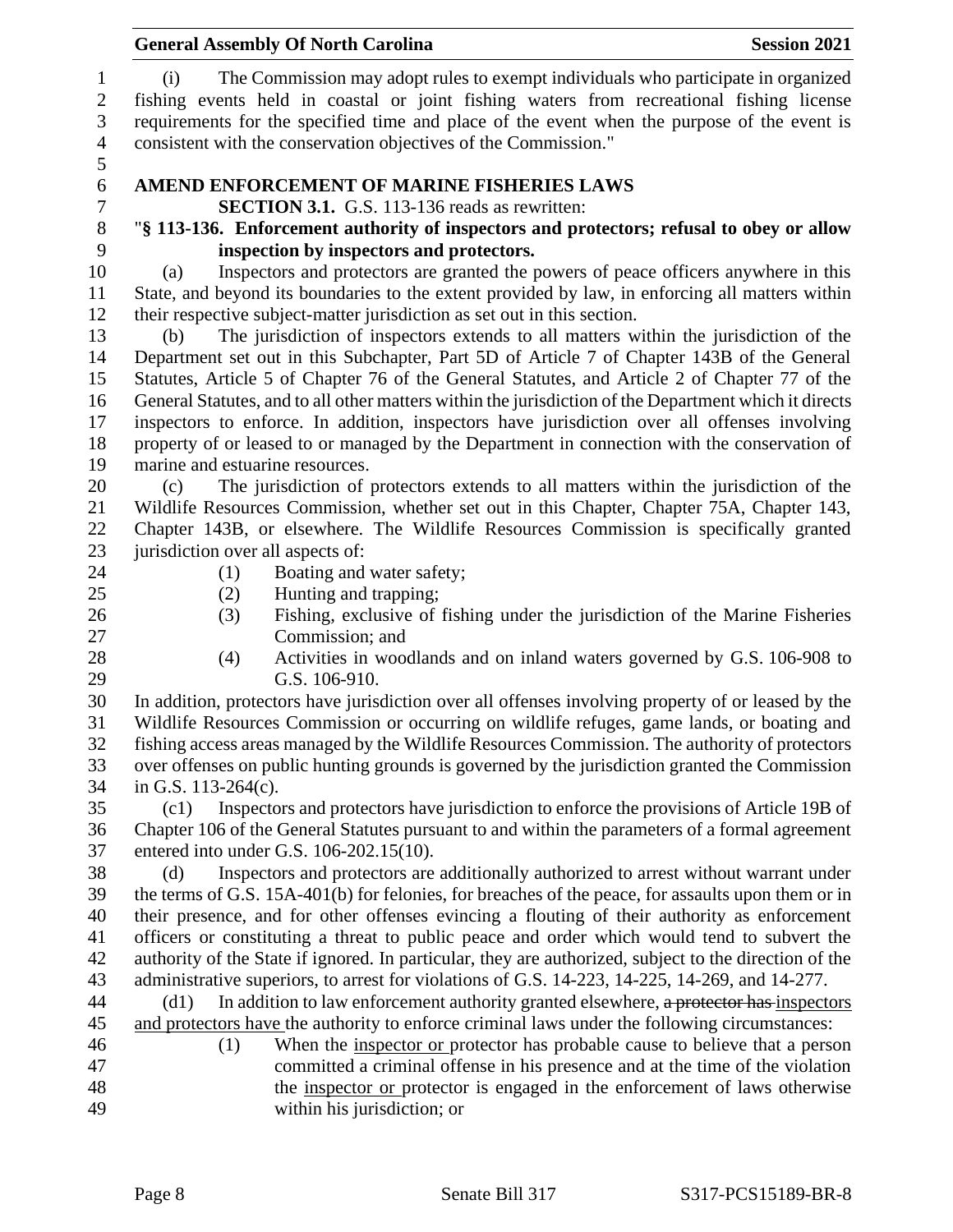|                | <b>General Assembly Of North Carolina</b>                                                                                                                                                                                              | <b>Session 2021</b> |
|----------------|----------------------------------------------------------------------------------------------------------------------------------------------------------------------------------------------------------------------------------------|---------------------|
| (2)            | When the inspector or protector is asked to provide temporary assistance by<br>the head of a State or local law enforcement agency or his designee and the<br>request is within the scope of the agency's subject matter jurisdiction. |                     |
|                | While acting pursuant to this subsection, a protector-inspectors and protectors shall have the                                                                                                                                         |                     |
|                | same powers invested in law enforcement officers by statute or common law. When acting                                                                                                                                                 |                     |
|                | pursuant to $(2)$ of this subsection $a$ -an inspector or protector shall not be considered an officer,                                                                                                                                |                     |
|                | employee, or agent for the state or local law enforcement agency or designee asking for                                                                                                                                                |                     |
|                | temporary assistance. Nothing in this subsection shall be construed to expand the authority of                                                                                                                                         |                     |
|                | inspectors or protectors to initiate or conduct an independent investigation into violations of                                                                                                                                        |                     |
|                | criminal laws outside the scope of their subject matter or territorial jurisdiction.                                                                                                                                                   |                     |
| (e)            | Inspectors and protectors may serve arrest warrants, search warrants, orders for arrest,                                                                                                                                               |                     |
|                | criminal summonses, subpoenas, and all other process connected with any cases within their                                                                                                                                             |                     |
|                | subject-matter jurisdiction. In the exercise of their law enforcement powers, inspectors are                                                                                                                                           |                     |
|                | subject to provisions relating to police officers in general set out in Chapter 15, Chapter 15A,                                                                                                                                       |                     |
| and elsewhere. |                                                                                                                                                                                                                                        |                     |
| (f)            | Inspectors and protectors are authorized to stop temporarily any persons they                                                                                                                                                          |                     |
|                | reasonably believe to be engaging in activity regulated by their respective agencies to determine                                                                                                                                      |                     |
|                | whether such activity is being conducted within the requirements of the law, including license                                                                                                                                         |                     |
|                | requirements. If the person stopped is in a motor vehicle being driven at the time and the inspector                                                                                                                                   |                     |
|                | or protector in question is also in a motor vehicle, the inspector or protector is required to sound                                                                                                                                   |                     |
|                | a siren or activate a special light, bell, horn, or exhaust whistle approved for law-enforcement                                                                                                                                       |                     |
|                | vehicles under the provisions of G.S. $20-125(b)$ or $20-125(c)$ .                                                                                                                                                                     |                     |
| (g)            | Protectors may not temporarily stop or inspect vehicles proceeding along primary                                                                                                                                                       |                     |
|                | highways of the State without clear evidence that someone within the vehicle is or has recently                                                                                                                                        |                     |
|                | been engaged in an activity regulated by the Wildlife Resources Commission. Inspectors may                                                                                                                                             |                     |
|                | temporarily stop vehicles, boats, airplanes, and other conveyances upon reasonable grounds to                                                                                                                                          |                     |
|                | believe that they are transporting seafood products; they are authorized to inspect any seafood                                                                                                                                        |                     |
|                | products being transported to determine whether they were taken in accordance with law and to                                                                                                                                          |                     |
|                | require exhibition of any applicable license, receipts, permits, bills of lading, or other                                                                                                                                             |                     |
|                | identification required to accompany such seafood products.                                                                                                                                                                            |                     |
|                | (h), (i) Repealed by Session Laws 1979, c. 830, s. 1.                                                                                                                                                                                  |                     |
| (i)            | The refusal of any person to stop in obedience to the directions of an inspector or                                                                                                                                                    |                     |
|                | protector acting under the authority of this section is unlawful. A violation of this subsection is a                                                                                                                                  |                     |
|                | Class 3 misdemeanor and may include a fine of not less than fifty dollars (\$50.00).                                                                                                                                                   |                     |
| (k)            | It is unlawful to refuse to exhibit upon request by any inspector, protector, or other                                                                                                                                                 |                     |
|                | law enforcement officer any item required to be carried by any law or rule as to which inspectors                                                                                                                                      |                     |
|                | or protectors have enforcement jurisdiction. The items that must be exhibited include boating                                                                                                                                          |                     |
|                | safety or other equipment or any license, permit, tax receipt, certificate, or identification. It is                                                                                                                                   |                     |
|                | unlawful to refuse to allow inspectors, protectors, or other law enforcement officers to inspect                                                                                                                                       |                     |
|                | weapons or equipment if equipment, fish, or wildlife that the officer reasonably believes them to                                                                                                                                      |                     |
|                | be possessed incident to an activity regulated by any law or rule as to which inspectors and                                                                                                                                           |                     |
|                | protectors have enforcement jurisdiction and the officer has a reasonable suspicion that a                                                                                                                                             |                     |
|                | violation has been committed, except that an officer may inspect a shotgun to confirm whether it                                                                                                                                       |                     |
|                | is plugged or unplugged without a reasonable suspicion that a violation has been committed. It<br>is unlawful to refuse to allow inspectors, protectors, or other law enforcement officers to inspect                                  |                     |
|                | fish or wildlife for the purpose of ensuring compliance with bag limits and size limits. Except as                                                                                                                                     |                     |
|                | authorized by G.S. 113-137, nothing in this section gives an inspector, protector, or other law                                                                                                                                        |                     |
|                |                                                                                                                                                                                                                                        |                     |
|                |                                                                                                                                                                                                                                        |                     |
|                | enforcement officer the authority to inspect, in the absence of a person in apparent control of the<br>item to be inspected, any of the following: jurisdiction.                                                                       |                     |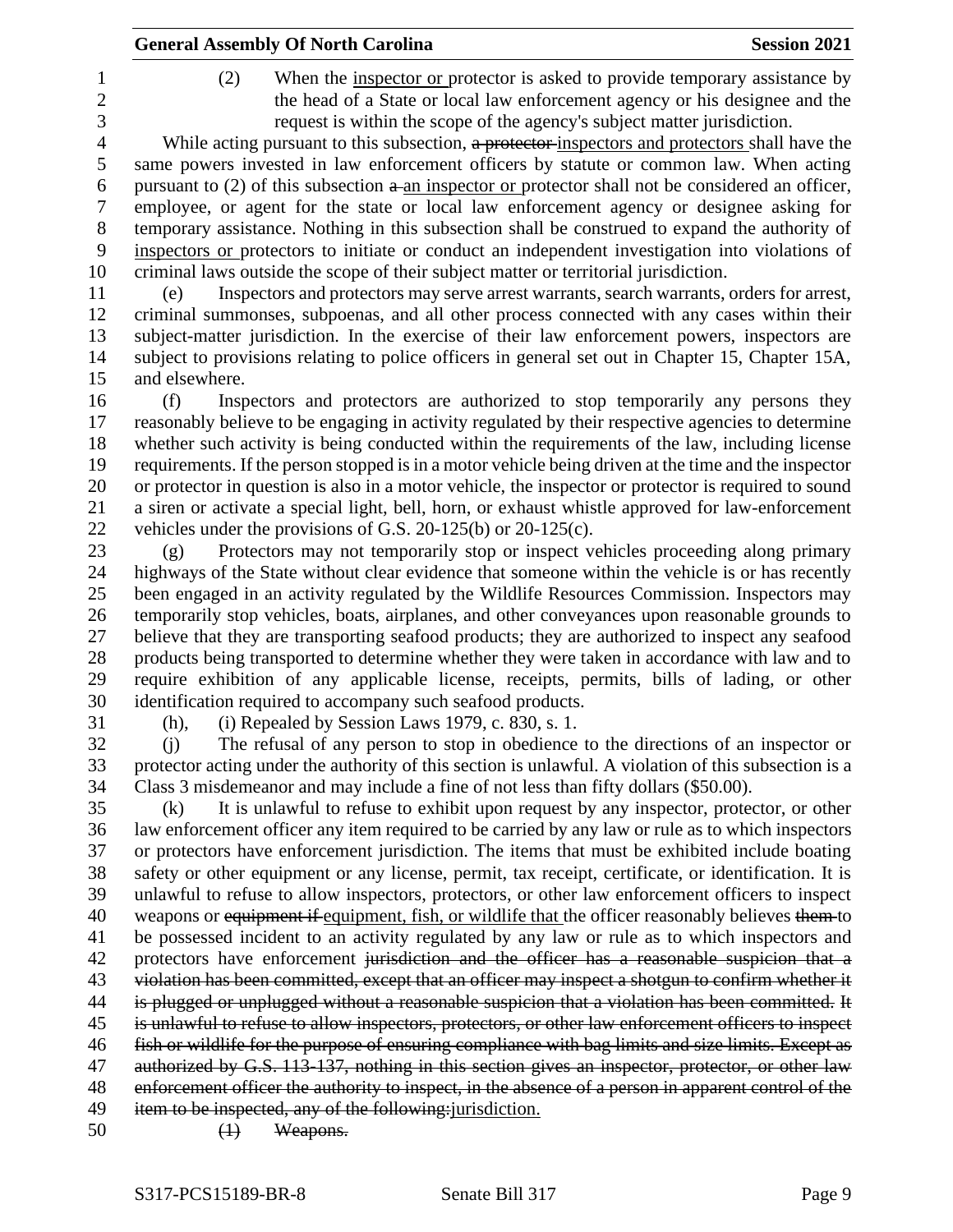|                                   | <b>General Assembly Of North Carolina</b> | <b>Session 2021</b>                                                                                                                                                                                |  |
|-----------------------------------|-------------------------------------------|----------------------------------------------------------------------------------------------------------------------------------------------------------------------------------------------------|--|
| $\mathbf{1}$<br>$\mathbf{2}$<br>3 | (2)                                       | Equipment, except for equipment left unattended in the normal operation of<br>the equipment, including, but not limited to, traps, trot lines, crab pots, and<br>fox pens.                         |  |
| $\overline{4}$                    | $\left(3\right)$                          | Fish.                                                                                                                                                                                              |  |
| 5                                 | (4)                                       | Wildlife.                                                                                                                                                                                          |  |
| 6<br>$\boldsymbol{7}$             | (l)                                       | Nothing in this section authorizes searches within the curtilage of a dwelling or of the<br>living quarters of a vessel in contravention of constitutional prohibitions against unreasonable       |  |
| $8\,$                             | searches and seizures."                   |                                                                                                                                                                                                    |  |
| 9                                 |                                           |                                                                                                                                                                                                    |  |
| 10                                |                                           | <b>MISCELLANEOUS AMENDMENTS TO MARINE FISHERIES LAWS</b>                                                                                                                                           |  |
| 11                                |                                           | <b>SECTION 4.1.</b> G.S. 113-132 reads as rewritten:                                                                                                                                               |  |
| 12                                |                                           | "§ 113-132. Jurisdiction of fisheries agencies.                                                                                                                                                    |  |
| 13                                | (a)                                       | The Marine Fisheries Commission has jurisdiction over the conservation of marine                                                                                                                   |  |
| 14                                |                                           | and estuarine resources. Except as may be otherwise provided by law, it has jurisdiction over all                                                                                                  |  |
| 15                                |                                           | activities connected with the conservation and regulation of marine and estuarine resources,                                                                                                       |  |
| 16                                |                                           | including the regulation of aquaculture facilities as defined in G.S. 106-758 which cultivate or                                                                                                   |  |
| 17                                |                                           | rear marine and estuarine resources resources, marine aquatic species, or non-native species.                                                                                                      |  |
| 18                                | (b)                                       | The Wildlife Resources Commission has jurisdiction over the conservation of wildlife                                                                                                               |  |
| 19                                |                                           | resources. Except as may be otherwise provided by law, it has jurisdiction over all activities                                                                                                     |  |
| 20                                |                                           | connected with the conservation and regulation of wildlife resources.                                                                                                                              |  |
| 21                                | (c)                                       | Notwithstanding the provisions of this Article, this Subchapter does not give the                                                                                                                  |  |
| 22                                |                                           | Marine Fisheries Commission or the Wildlife Resources Commission jurisdiction over matters                                                                                                         |  |
| 23                                |                                           | clearly within the jurisdiction vested in the Department of Agriculture and Consumer Services,                                                                                                     |  |
| 24                                |                                           | the North Carolina Pesticide Board, the Commission for Public Health, the Environmental                                                                                                            |  |
| 25                                |                                           | Management Commission, or other division of the Department regulating air or water pollution.                                                                                                      |  |
| 26                                | (d)                                       | To the extent that the grant of jurisdiction to the Marine Fisheries Commission and                                                                                                                |  |
| 27                                |                                           | the Wildlife Resources Commission may overlap, the Marine Fisheries Commission and the                                                                                                             |  |
| 28                                |                                           | Wildlife Resources Commission are granted concurrent jurisdiction. In cases of conflict between                                                                                                    |  |
| 29                                |                                           | actions taken or regulations promulgated by either agency, as respects the activities of the other,                                                                                                |  |
| 30                                |                                           | pursuant to the dominant purpose of such jurisdiction, the Marine Fisheries Commission and the                                                                                                     |  |
| 31                                |                                           | Wildlife Resources Commission are empowered to make agreements concerning the harmonious                                                                                                           |  |
| 32                                |                                           | settlement of such conflict in the best interests of the conservation of the marine and estuarine                                                                                                  |  |
| 33                                |                                           | and wildlife resources of the State. In the event the Marine Fisheries Commission and the                                                                                                          |  |
| 34                                |                                           | Wildlife Resources Commission cannot agree, the Governor is empowered to resolve the                                                                                                               |  |
| 35                                | differences.                              |                                                                                                                                                                                                    |  |
| 36                                | (e)                                       | Those coastal fishing waters in which are found a significant number of freshwater                                                                                                                 |  |
| 37                                |                                           | fish, as agreed upon by the Marine Fisheries Commission and the Wildlife Resources                                                                                                                 |  |
| 38                                |                                           | Commission, may be denominated joint fishing waters. These waters are deemed coastal fishing                                                                                                       |  |
| 39                                |                                           | waters from the standpoint of laws and regulations administered by the Department and are                                                                                                          |  |
| 40                                |                                           | deemed inland fishing waters from the standpoint of laws and regulations administered by the                                                                                                       |  |
| 41<br>42                          |                                           | Wildlife Resources Commission. The Marine Fisheries Commission and the Wildlife Resources                                                                                                          |  |
| 43                                |                                           | Commission may make joint regulations governing the responsibilities of each agency and                                                                                                            |  |
| 44                                |                                           | modifying the applicability of licensing and other regulatory provisions as may be necessary for<br>rational and compatible management of the marine and estuarine and wildlife resources in joint |  |
| 45                                | fishing waters.                           |                                                                                                                                                                                                    |  |
| 46                                | (f)                                       | The granting of jurisdiction in this section pertains to the power of agencies to enact                                                                                                            |  |
| 47                                |                                           | regulations and ordinances. Nothing in this section or in G.S. 113-138 is designed to prohibit                                                                                                     |  |
| 48                                |                                           | law-enforcement officers who would otherwise have jurisdiction from making arrests or in any                                                                                                       |  |

- manner enforcing the provisions of this Subchapter."
- **SECTION 4.2.** G.S. 113-170 reads as rewritten:
- "**§ 113-170. Exportation and importation of fish and equipment.**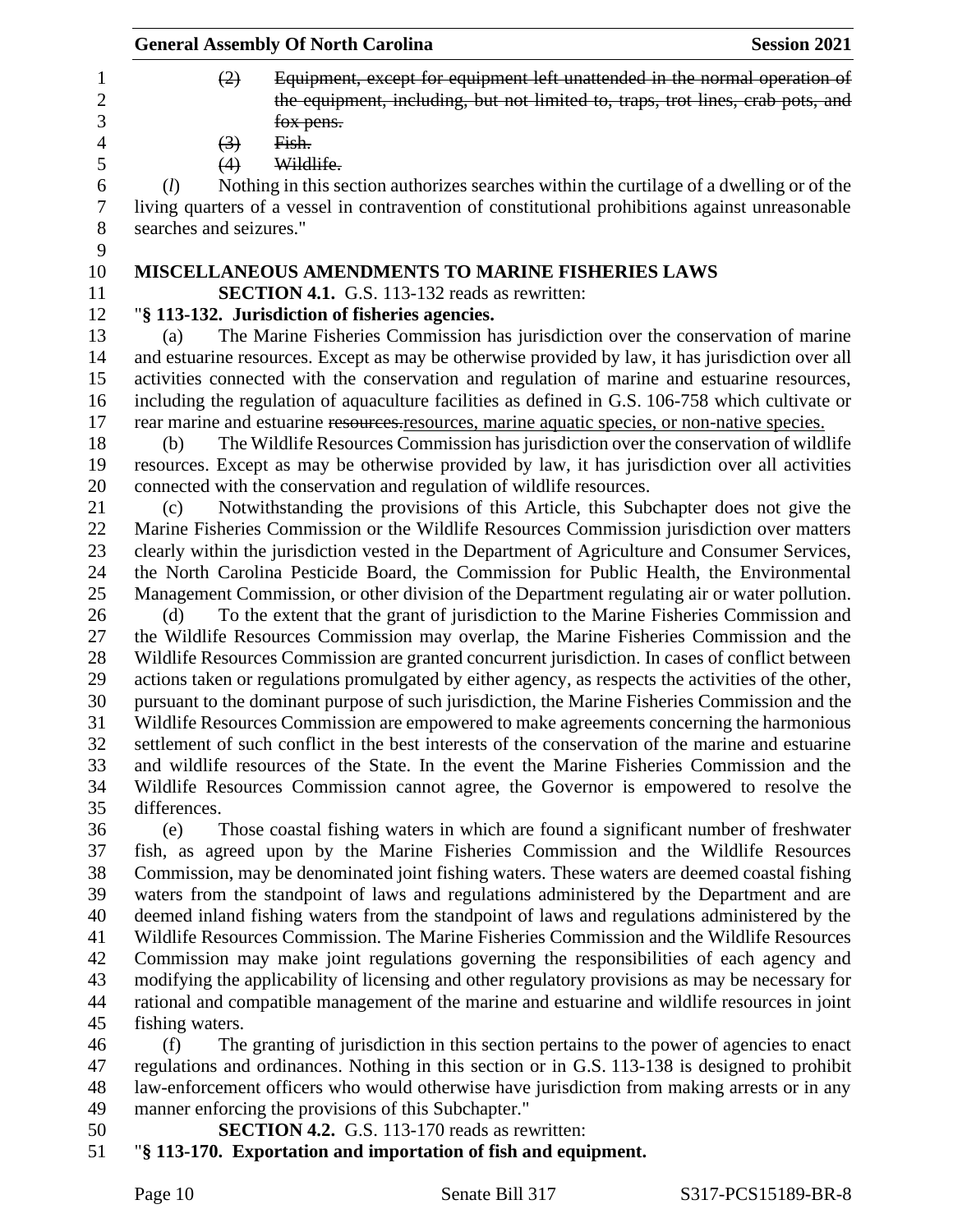### **General Assembly Of North Carolina Session 2021**

 The Commission may adopt rules governing the importation and exportation of fish, and equipment that may be used in taking or processing fish, as necessary to enhance the conservation of marine and estuarine resources of the State. These rules may regulate, license, prohibit, or 4 restrict importation into the State-State, holding or maintaining in marine aquaculture operations within the State, and exportation from the State of any and all species of fish that are native to coastal fishing waters or non-native species that may thrive if introduced into these waters."

**SECTION 4.3.** G.S. 113-170.3(c) reads as rewritten:

 "(c) The following records collected and compiled or received by the Department shall not be considered public records within the meaning of Chapter 132 of the General Statutes, but shall be confidential and shall be used only for the equitable and efficient administration and enforcement of this Article or for determining conservation policy, and shall not be disclosed except when required by the order of a court of competent jurisdiction: all records, accounts, and reports that licensees are required by the Commission to make, keep, and exhibit pursuant to the provisions of this section, and all records, accounts, and memoranda compiled by the Department from records, accounts, and reports of licensees and from investigations and inspections, containing data and information concerning the business and operations of licensees reflecting their assets, liabilities, inventories, revenues, and profits; the number, capacity, capability, and type of fishing vessels owned and operated; the type and quantity of fishing gear used; the catch of fish or other seafood by species in numbers, size, weight, quality, and value; the areas in which fishing was engaged in; the location of catch; the time of fishing, number of hauls, and the 21 disposition of the fish and other seafood. seafood; and confidential federal fishery data and records concerning species significant to the State that are maintained by and received from the National Oceanic and Atmospheric Administration. The Department may compile statistical information in any aggregate or summary form that does not directly or indirectly disclose the identity of any licensee who is a source of the information, and any compilation of statistical information by the Department shall be a public record open to inspection and examination by any person, and may be disseminated to the public by the Department."

**SECTION 4.4.(a)** G.S. 113-181 is repealed.

 **SECTION 4.4.(b)** Article 15 of Chapter 113 of the General Statutes is amended by adding a new section to read:

### "**§ 113-181.1. Duties and powers of Department.**

 (a) The Department shall administer and enforce the provisions of this Subchapter pertaining to the conservation and management of marine and estuarine resources and develop and implement Fishery Management Plans and Fishery Management Plan Amendments pursuant to G.S. 113-182.2 and Coastal Habitat Protection Plans pursuant to G.S. 143B-279.8. The Department may enter into reciprocal agreements with other jurisdictions with regard to the conservation of marine and estuarine resources.

 (b) The Department is directed to make every reasonable effort to carry out the duties imposed in this Subchapter."

**SECTION 4.5.** G.S. 113-228 reads as rewritten:

# "**§ 113-228. Adoption of federal regulations.**

 To the extent that the Department is granted authority in this Subchapter over subject matter as to which there is concurrent federal or interstate jurisdiction, the Marine Fisheries Commission 44 in its discretion may by reference in its rules adopt relevant provisions of federal laws and 45 regulations or interstate laws, regulations, and management measures as State rules. To prevent confusion or conflict of jurisdiction in enforcement, the Marine Fisheries Commission is exempt from any conflicting limitations in G.S. 150B-21.6 so that it may provide for automatic incorporation by reference into its rules of future changes within any particular set of federal laws or regulations relating to some subject clearly within the jurisdiction of the Department."

# **SEVERABILITY CLAUSE AND EFFECTIVE DATE**